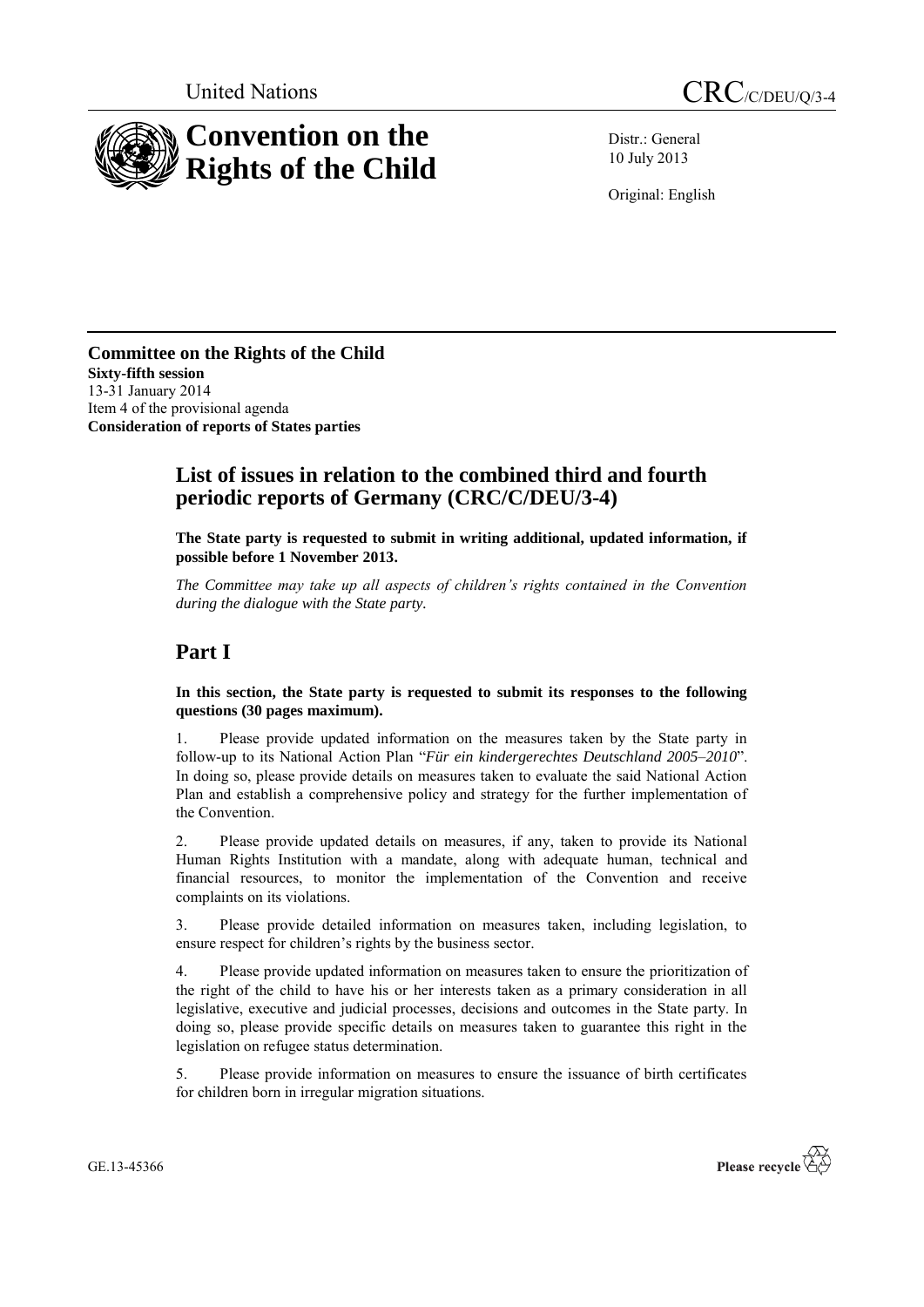6. In the context of children deprived of parental care, please provide specific information on measures taken, including any regulations for ensuring accountability and transparency, by the State party to address children's rights violations, inter alia, articles 4, 7, 8, 9 and 19, arising from so-called "baby boxes" and anonymous birth.

7. Please provide measures taken by the State party to address the rights of children residing in the State party territory but whose surrogate mothers are not from the State party. In doing so, please provide information on measures to prevent children in such situations from becoming Stateless.

8. Please provide information on measures taken to ensure that the prohibition of corporal punishment in all contexts is effectively enforced. In doing so, please provide information on any reporting and monitoring mechanisms and sanctions for perpetrators of corporal punishment.

9. Please provide information on measures taken by the State party to prevent and remedy bullying, including mobbing and cyber-bullying, of children in the State party.

10. Please provide information on measures taken by the State party to ensure adequate family support services, particularly early childhood education and care for children under the age of three and/or of ethnic/linguistic minorities whose parents may not speak German. In doing so, please also provide information on plans, if any, for the State party to achieve the "Europe 2020" targets for the provision of early childhood education and care.

11. Please provide information on measures taken by the State party to ensure adequate support, including inter-disciplinary early intervention programmes, to children with disabilities and their families. Please also provide detailed information on measures taken to ensure the full compliance of the State party's education policies and support measures for children with disabilities with, inter alia, article 23 of the Convention.

12. Please provide information on measures taken by the State party to ensure adequate hospital facilities and psychotherapy services that are specifically tailored to the needs of children.

13. Please provide detailed updated information on how children are diagnosed with Attention Deficit Hyperactivity Disorder (ADHD) and/or Attention Deficit Disorder (ADD). Please also provide information on measures taken by the State party to address the root causes of the symptoms of ADHD, ADD, and other mental health issues that may be related to, inter alia, nutrition, life-style or stress. In doing so, please include information on the diagnosis procedures and medications prescribed therefore. Please also provide information on safeguards and/or periodic reviews on instances of such diagnosis and medication.

14. Please provide detailed updated information on measures taken, if any, to implement the recommendation (A/HRC/4/29/Add.3, para. 91(c)) of the Special Rapporteur on the right to education in follow-up to his visit to the State party in February 2006 to: undertake an extensive national debate on the relationship between the educational systems currently in operation, including the appropriateness of maintaining a two or three-track system, and the phenomena of exclusion and marginalization of schoolchildren, in particular those of immigrant origin or with disabilities.

15. Please provide detailed information on measures taken by the State party to ensure an adequate standard of living for children and combat social exclusion, especially those in single parent families, in families with three children or more, and in families from ethnic minority backgrounds, and those affected by unemployment.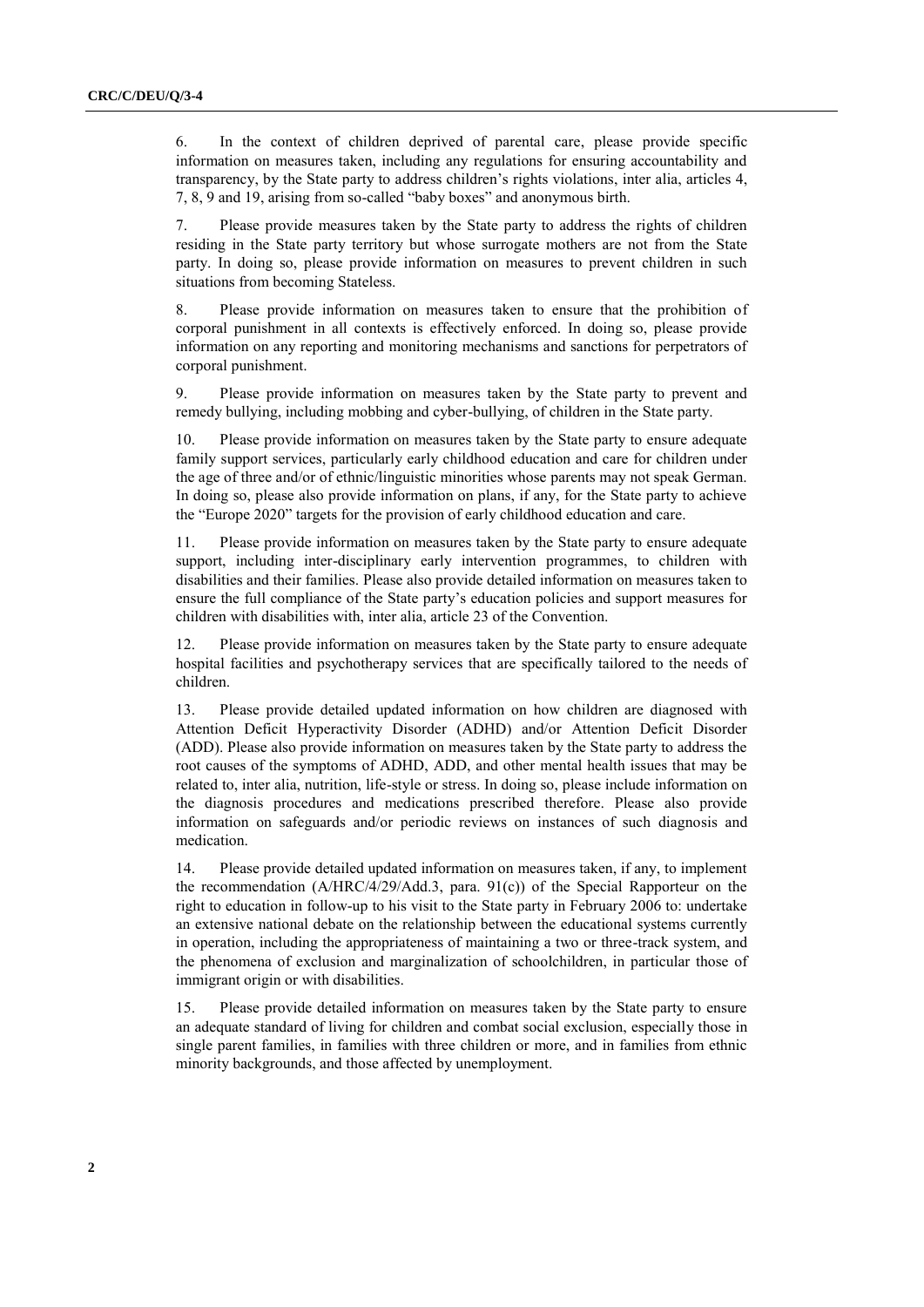16. Please provide information on measures taken to ensure that refugee or asylumseeking children, particularly those above the age of 16 years, are provided adequate advice, support, legal aid, and counselling.

17. Please provide detailed updated information on measures taken, if any, to implement the Committee's previous recommendation (CRC/C/OPAC/DEU/CO/1, para. 11) to raise the minimum age for voluntary recruitment into the armed forces to 18 years.

### **Part II**

**In this section the Committee invites the State party to briefly (three pages maximum) update the information presented in its report with regard to:**

- (a) New bills or laws, and their respective regulations;
- (b) New institutions (and their mandates) or institutional reforms;

(c) Recently introduced policies, programmes and action plans and their scope and financing;

(d) Recent ratifications of human rights instruments.

#### **Part III**

#### **Data, statistics and other information, if available**

1. Please provide statistical data on how many children are living in foster care disaggregated by sex, age, geographic location and socioeconomic background.

2. Please provide statistical data on the conviction rates for non-payment of child maintenance for the years 2009, 2010 and 2011

3. Please specify the number of children with disabilities, up to the age of 18, disaggregated by age, sex, geographic location, socio-economic background and type of disability covering the years 2009, 2010, and 2011:

- (a) Living with their families;
- (b) Living in institutions;
- (c) Placed in foster care;
- (d) Attending regular schools;
- (e) Attending special schools;
- (f) Not attending school;
- (g) Subject to violence, in schools, institutions and domestic settings.
- 4. Please provide, if available, statistical data on:

(a) The number of children who have been victims of ill-treatment and abuse as well as the number of complaints, investigations, prosecutions and convictions in this regard;

(b) The number of children who have been victims of sexual abuse and exploitation, including victims of trafficking, as well as number of complaints, investigations and prosecutions carried out in this regard;